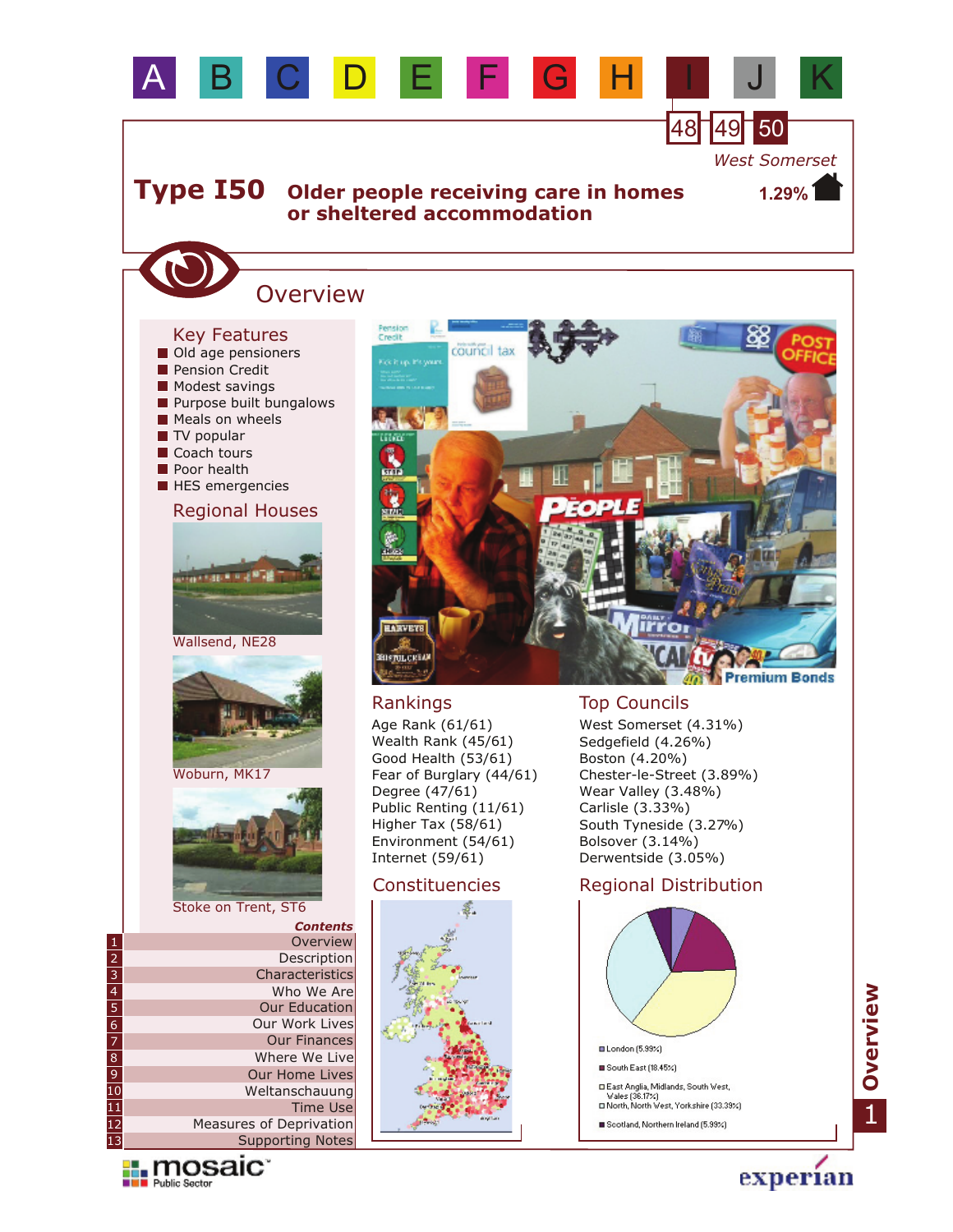

*Type I50* contains old age pensioners who live in small pockets of specially built bungalows and flats, typically within more extensive estates of public sector housing.

### **Key Features Communication**

HES emergencies Coach tours Modest savings Purpose built bungalows Meals on wheels Poor health TV popular Pension Credit Old age pensioners

**Receptive** TV Red top newspapers **Unreceptive** Most channels

# Description - Public Sector Focus

Education Gaining formal academic qualifications was not generally a requirement when these people went to school. Consequently many entered the world of employment with few if any. However, about a third did leave school with a good solid grounding, or even went on to achieve higher level qualifications. There are very few children living in these neighbourhoods, so it is difficult to draw general conclusions. However, indications are that, in common with other children living in areas where poverty is commonplace, they will only have limited success at school and are unlikely to proceed to university.

Health Type 150 is one of the least healthy Types. This is primarily due to their age and the way in which they may have lived their life in the past, rather than current lifestyle. Today many will probably get a balanced diet through the provision of services such as Meals on Wheels, although those who are still independent are less likely to eat wholesome food. Today few of them smoke, and although many may drink regularly it is much more likely to be a small glass of sherry before bed than a night out at the pub. When these elderly people are admitted to hospital it is often as an emergency case.

Crime Overall these elderly people feel that others are prepared to help them, whether it is the warden in their sheltered accommodation, or a neighbour. Fear of crime is surprisingly low for the elderly, although this may be because they feel cocooned in their own homes with the knowledge that help is often at hand. Incidence of crime is also relatively low. Most crime that does occur happens in the home, which is to be expected as most of the time is spent there. However, these people are more likely to be the victims of distraction burglaries by young offenders than forced entries. Overall they feel that the police are very attentive when dealing with a specific incident, although their general opinion of the police is more mixed.

Finances Three quarters of the population of these areas pay no tax. These are poor people, and those that have retired are likely to be claiming Pension Credits. Where people of working age are living in the area they too are likely to be on state benefits. Council tax benefit is also claimed; with this support and an attitude of doing what is right, the bills are usually paid. *Type I50* has few savings, although they may have a few premium bonds retained from the days when they could be bought in small quantities. Any difficulties experienced with paying the council tax bill are highly likely to be due to genuine hardship, and would need treating accordingly.

Environmental Issues Type 150 has past the stage of caring about the environment, and many believe that others spend too much time worrying about it. Fortunately they are doing little to make the situation worse, as few have cars, and these mainly single people will use relatively little energy heating and lighting their small flats (although many will undoubtedly feel they are still paying too much for their energy).



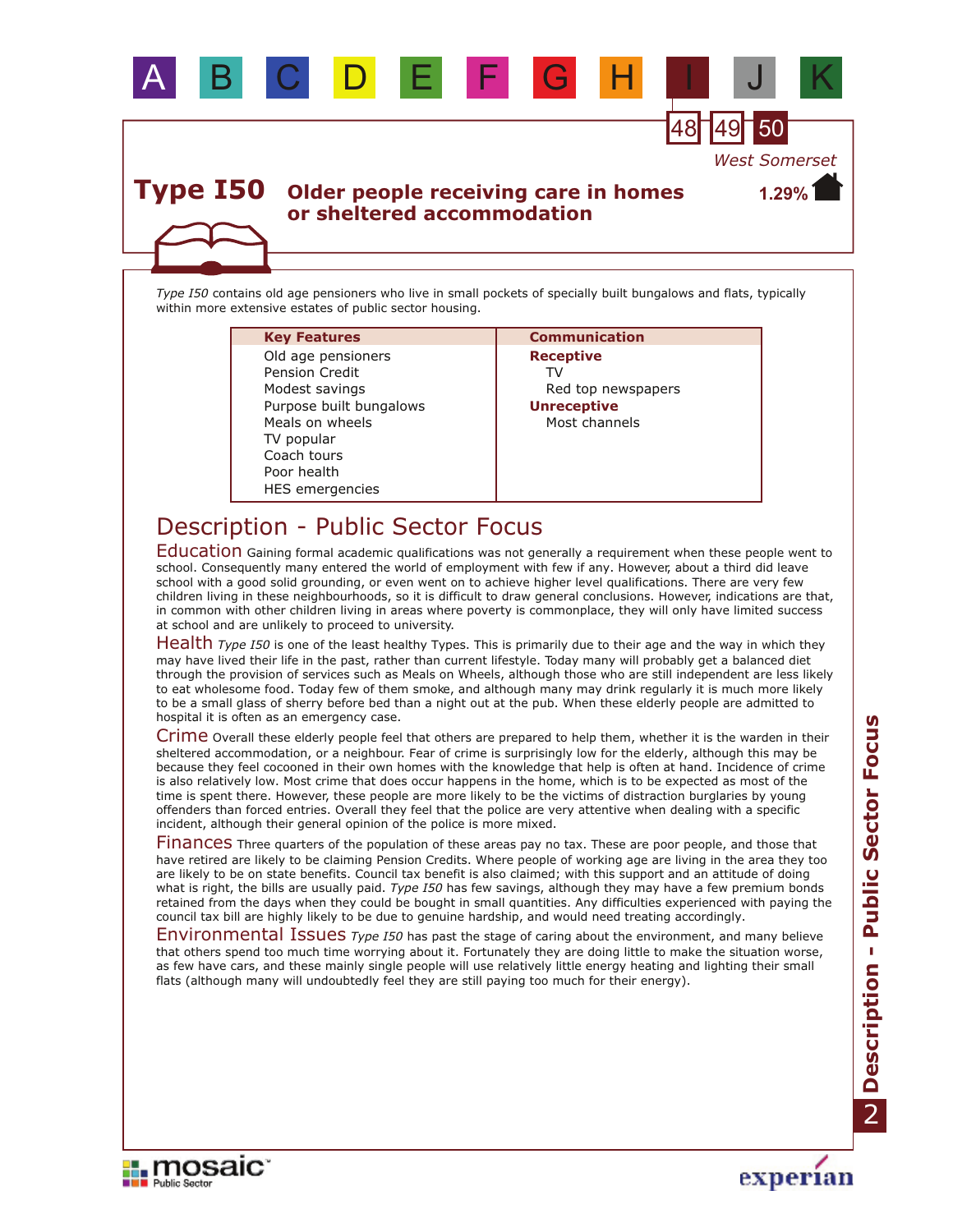

*West Somerset*

**1.29%**

#### **Older people receiving care in homes or sheltered accommodation Type I50**

## Description - Sociology and Environment

Summary Type 150 contains old age pensioners who live in small pockets of specially built bungalows and flats, typically within more extensive estates of public sector housing.

Demography Neighbourhoods of *Type 150* are populated almost exclusively by old age pensioners on low incomes whose housing needs are met by the local authority. Some live independently in small enclaves of bungalows within larger areas of local authority housing. Others live in more specifically sheltered accommodation, where they have the benefit of a warden and nursing staff. These homes tend to be built not as isolated housing developments but as small pockets within the large areas of standard two storey designs that are characteristic of housing schemes in medium and smaller sized towns. Particularly common in the North East of England and in Scotland, these areas allow older people to move from family houses to more convenient accommodation within the same estate, thus benefiting from proximity to previous friends and neighbours and to familiar shops.

Unlike retirement bungalows favoured by owner occupiers, most people are living in the communities in which they grew up and the move to single storey accommodation occurs as and when needs require rather than when the residents reach pensionable age. Many are in poor health and rely on meals on wheels, being unable to reach local shops or to expend the effort involved in sustaining a nourishing diet. However most are able to take short walks around their local neighbourhoods often in the company of small dogs.

Environment Neighbourhoods of *Type I50* consist mostly of single storey bungalows arranged around cul-de-sacs or small pockets of public open space well protected from passing traffic but usually within sight of some activity. Often they will have no more than a kitchen, a bathroom/toilet, a living room and a single bedroom. In some instances public open space acts as an alternative to a garden, in others there will be very small strips of garden to the front and small rear patios. These bungalows are often semi-detached or built in short blocks of four or eight.

Usually they are built of similar materials to, and at similar times as, the surrounding two storey houses or, if in inner urban areas, developments of flats and high rise blocks.

Many of these dwellings have ramps and their garden paths often have metal handrails. In those estates that do have neighbourhood shops it is likely that these small blocks will be situated to provide easy access for these old people. These neighbourhoods are more likely to occur on 'better' estates than in those with large numbers of deprived families and by now many of these pensioners' neighbours will have bought their homes.

Economy *Type I50* is scattered throughout the country but are particularly common in traditional industrial regions, particularly in the North East of England and in Scotland, where in the past it has been more common to rent from the council than to own one's own home. These regions are ones where relatively few people have been members of occupational pension schemes and where few old age pensioners have sources of income other than the basic state pension.

*(Continued)*

experian

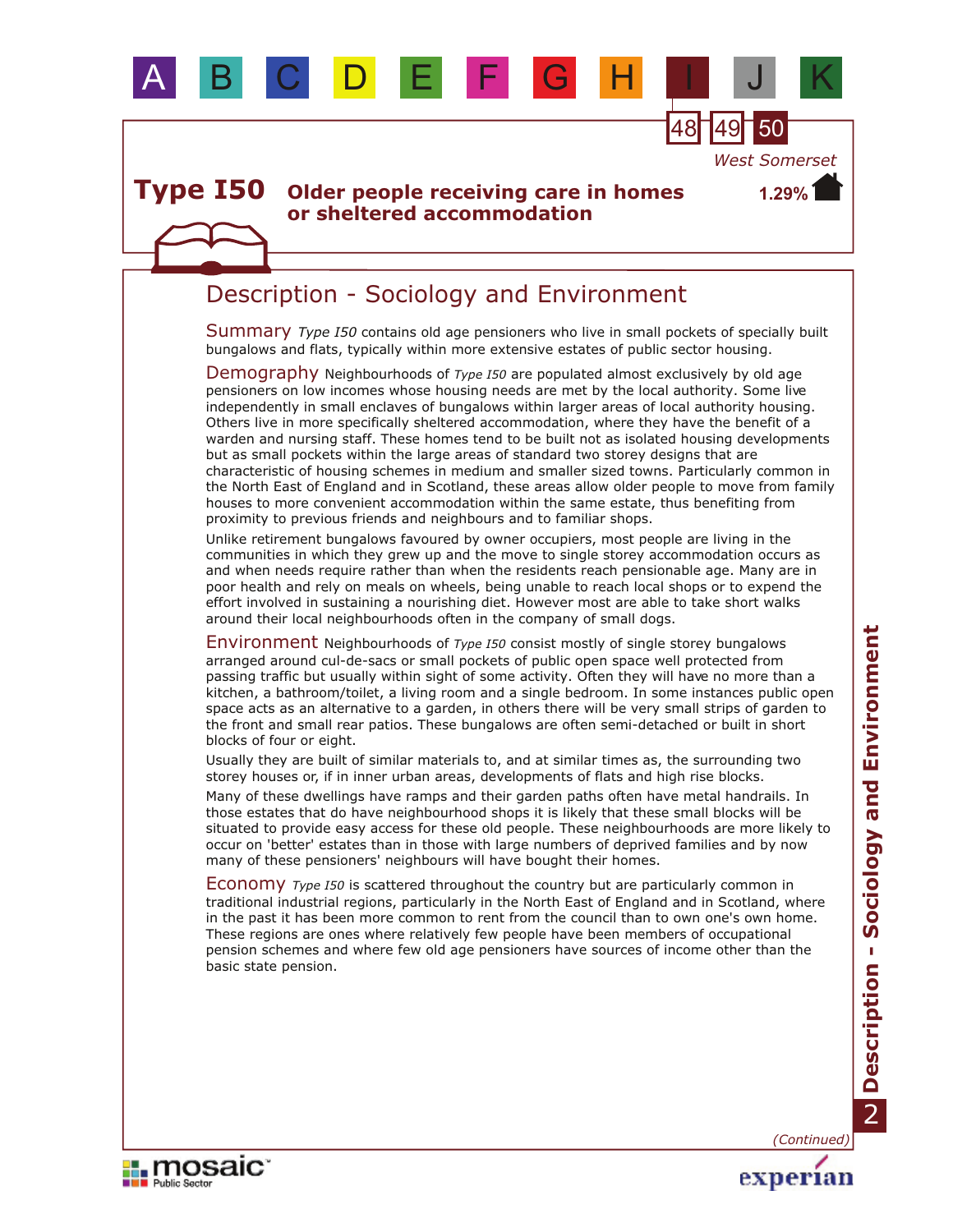



experian